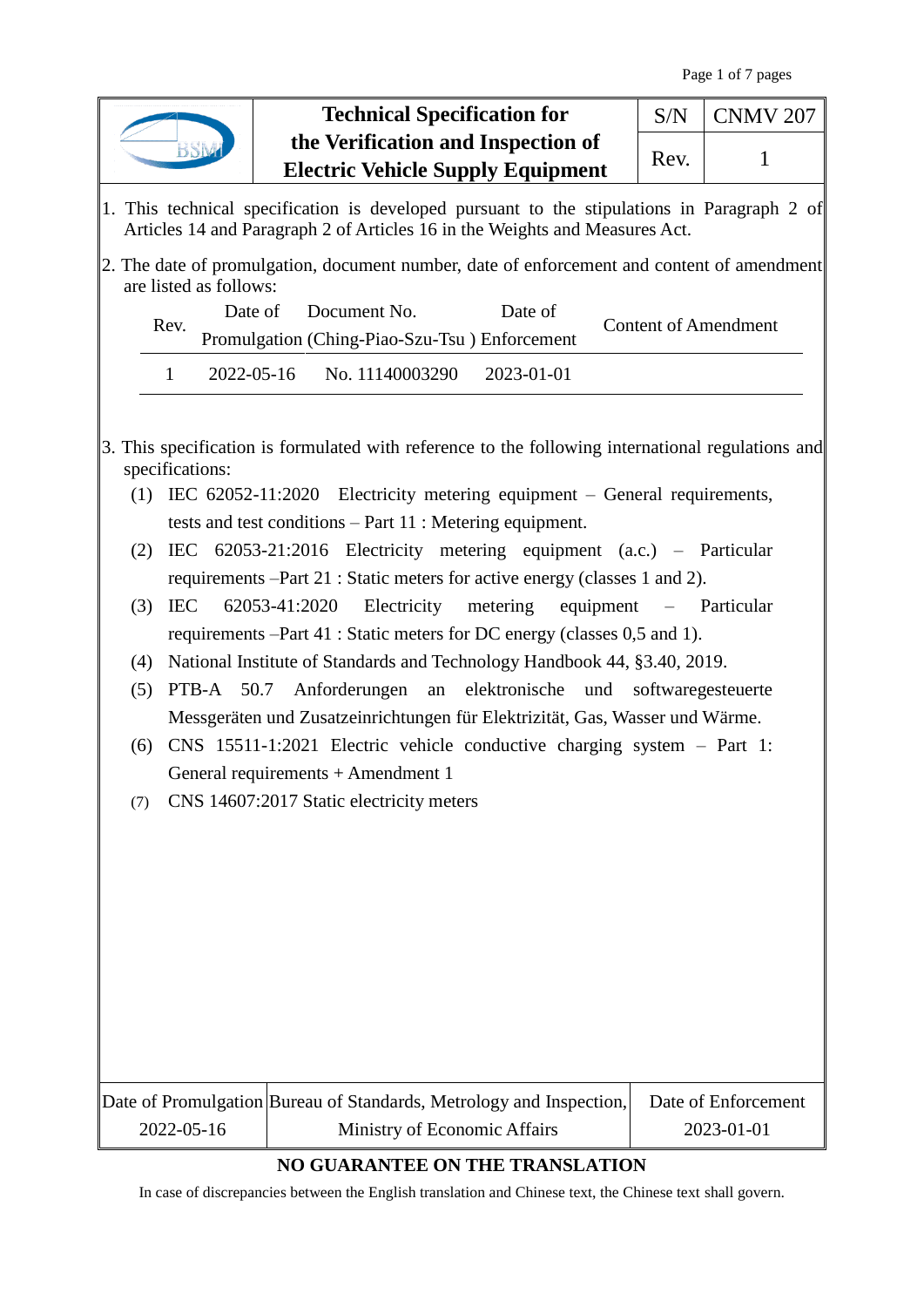1. Scope: This technical specification applies to electric vehicles (EV) supply equipment for charging electric vehicles, with a rated supply voltage up to 1,000  $V_{\text{ac}}$  or 1,500  $V_{\text{dc}}$  and a rated output voltage up to 1,000  $V_{\text{ac}}$  or 1,500  $V_{\text{dc}}$  that shall be subject to verification and inspection. The structure diagram of electric vehicle supply equipment is as follows. Electric vehicles cover all road vehicles, including plug-in hybrid electric vehicles (PHEV), that derive all or part of the energy from on-board rechargeable energy storage systems (RESS).

This technical specification also applies to electric vehicle supply equipment supplied from on-site storage systems (e.g. buffer batteries).



**Electric Road Vehicles** 

- Note: The display can be installed externally or internally in the electric vehicle supply equipment.
- 2. Definition
	- 2.1 Electric vehicles (EV) supply equipment

Equipment or a combination of equipment, providing dedicated functions to supply electric energy from a fixed electrical installation or supply network to an electric vehicle for the purpose of charging.

- 2.2 AC electric vehicles supply equipment (AC EV supply equipment) Electric vehicles supply equipment that supplies alternating current to an electric vehicle.
- 2.3 DC electric vehicles supply equipment (DC EV supply equipment) Electric vehicles supply equipment that supplies direct current to an electric vehicle.
- 2.4 Charging

Adjusting all functions of voltage and/or current provided by the AC or DC supply network to assure the energy supply to the rechargeable energy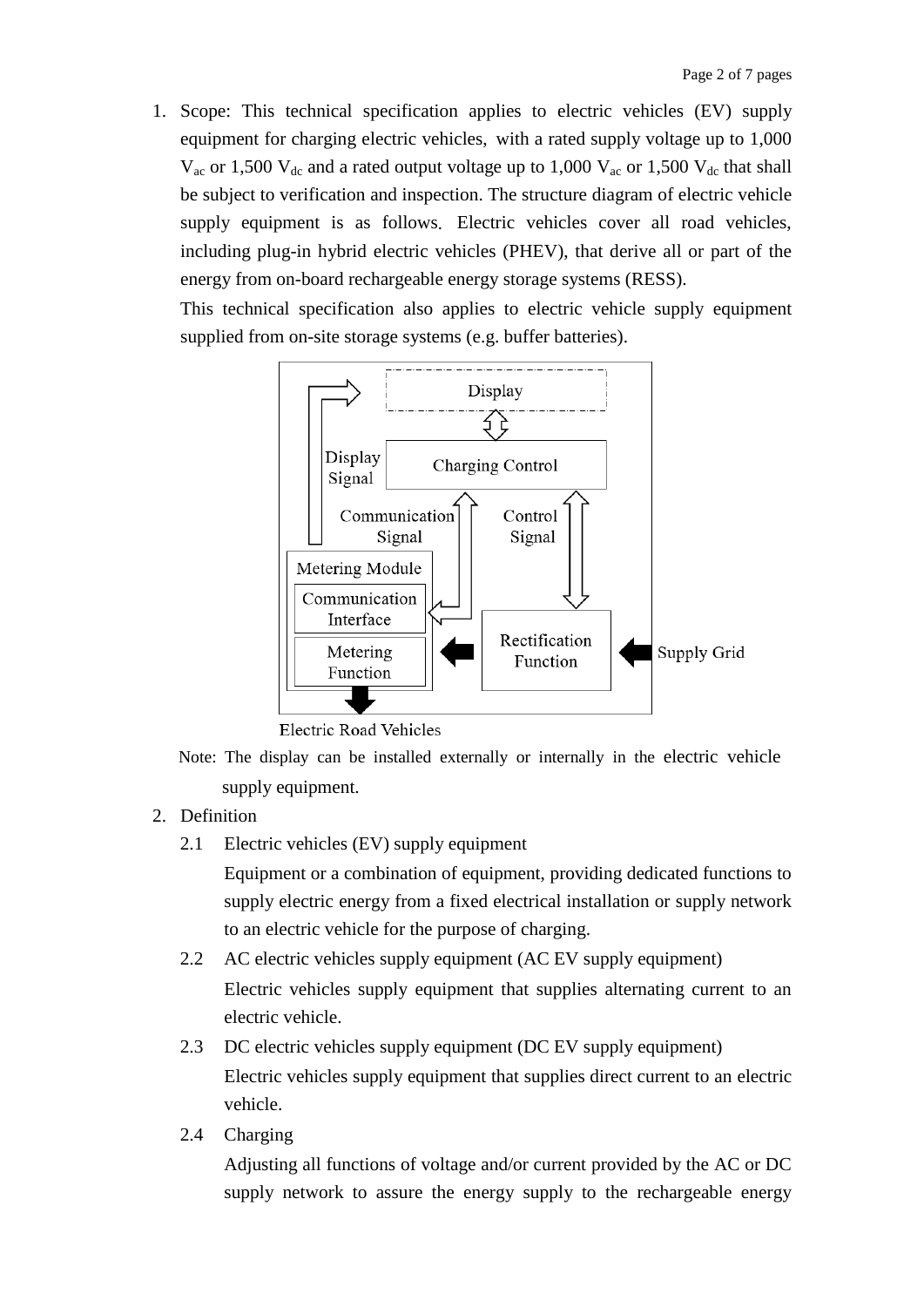storage systems (RESS).

2.5 Rated current,  $I_n$ 

The maximum output current of each vehicle connector that can meet the accuracy requirements of this technical specification.

2.6 Display

A device that can display the content stored in the memory, and the measured or recorded data can be read easily.

2.7 Percentage error

## Metering percentage error of supply equipment  $(\%) = \frac{\text{Indication} - \text{Standard value}}{\text{Standard value}} \times 100 \%$  $\frac{-$  Standard value

- 3. Test apparatus of verification and inspection
	- 3.1 Test apparatus of verification and inspection including:
		- (1) The power analyzer includes current shunt (or current sensor), AC: 1,000 V and greater than or equal to 600 A (200 A for each phase); DC: 1,500 V and greater than or equal to 600 A, accuracy within  $\pm$  0.1  $\%$ .
		- (2) Timing equipments: resolution of time measurement  $\leq 0.1$  seconds.
	- 3.2 Test apparatus in Section 3.1 shall have traceability and evaluation of uncertainty reports, that the valid calibration documents are traceable to national standards or international standards.
- 4. Sructures
	- 4.1 The items marked on the nameplate of the output terminal of the electric vehicle supply equipment are as follows. The nameplate shall be fixed at the position of each output terminal of the electric vehicle supply equipment body:
		- (1) The manufacturer's name, initials, trademark or distinctive marking.
		- (2) Type designation or identification number or any other means of identification, making it possible to obtain relevant information from the manufacturer of the electric vehicles supply equipment.
		- (3) Serial number or manufacturing number.
		- (4) Identification of manufacturing date.
		- (5) Type of electric current.
		- (6) Frequency and number of phases in case of alternating current.
		- (7) Rated voltage (input and output respectively, if not the same).
		- (8) Rated current (input and output respectively, if not the same).
	- 4.2 The display of the electric vehicles supply equipment shall indicate legibly, definitely, accurately, and easy to read under normal conditions of operation.
	- 4.3 Electric vehicles supply equipment may be connected with on external display (wired or wireless), and the display can be used by two or more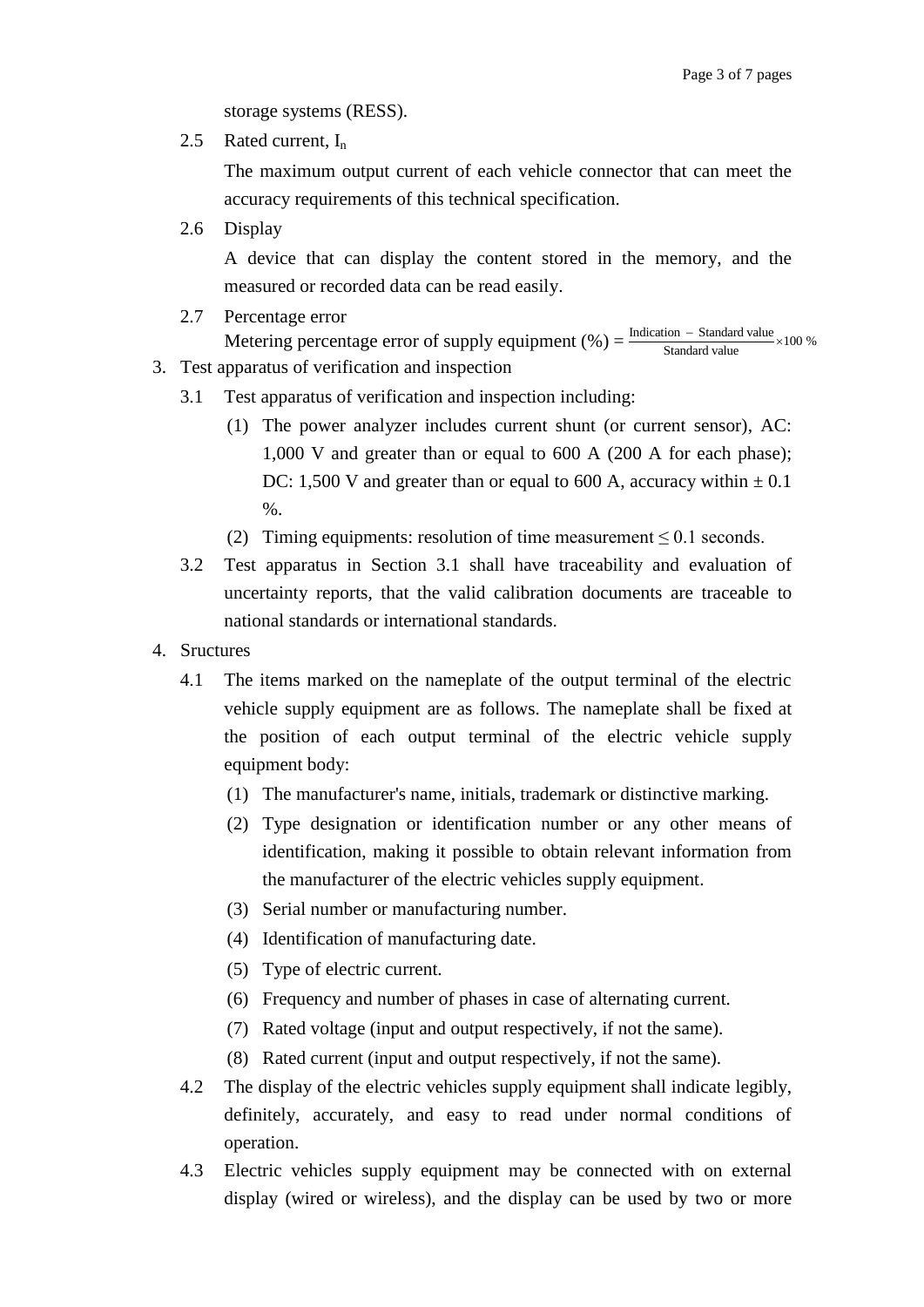electric vehicles supply equipment.Where an external display is being used, the display and the electric vehicles supply equipment are regarded as an integrated equipment and shall not be replaced or removed arbitrarily.

- 4.4 The display shall be installed such that the users can read the indication easily. Moreover, it shall indicate clearly which equipment and vehicle connector has been used.
- 4.5 The unit of electric energy measurement for charging electric vehicles shall be indicated and recorded in kilowatt-hour (kWh) and decimal subdivisions thereof. In addition, time indication shall include year, month, day, hour, minute, and second.
- 4.6 The smallest metering unit of recorded energy delivery by an electric vehicles supply equipment shall be 0.001 kWh.
- 4.7 The output voltage and output current of the electric vehicle supply equipment shall be adjusted in accordance with the verification and inspection requirements, and can provide a time signal output to facilitate the implementation of the verification and inspection.
- 4.8 The software version of the energy metering software of electric vehicles supply equipment shall be identified.
- 5. Verification, Inspection, and maximum permissible errors
	- 5.1 Initial verification
	- 5.1.1 Accuracy test

Accuracy test of electric vehicles supply equipment shall conform to the following requirements of Table 1 and Table 2. The test shall be conducted 3 times under each test conditions, and shall conform to the following requirements of Table 1 and Table 2 every time. However, the electric vehicle supply equipment installed before the implementation date may be tested 3 times under any loading condition, and each test shall be conducted not less than 15 seconds.

Table 1 Maximum permissible errors of electric energy verification for AC electric vehicles supply equipment

| Electric vehicles supply<br>equipment output current<br>A. | Power factor | Maximum permissible<br>errors of verification (%) |
|------------------------------------------------------------|--------------|---------------------------------------------------|
| $0.85 I_n$                                                 |              | $+1$                                              |
|                                                            |              |                                                   |

Table 2 Maximum permissible errors of electric energy verification for DC electric vehicles supply equipment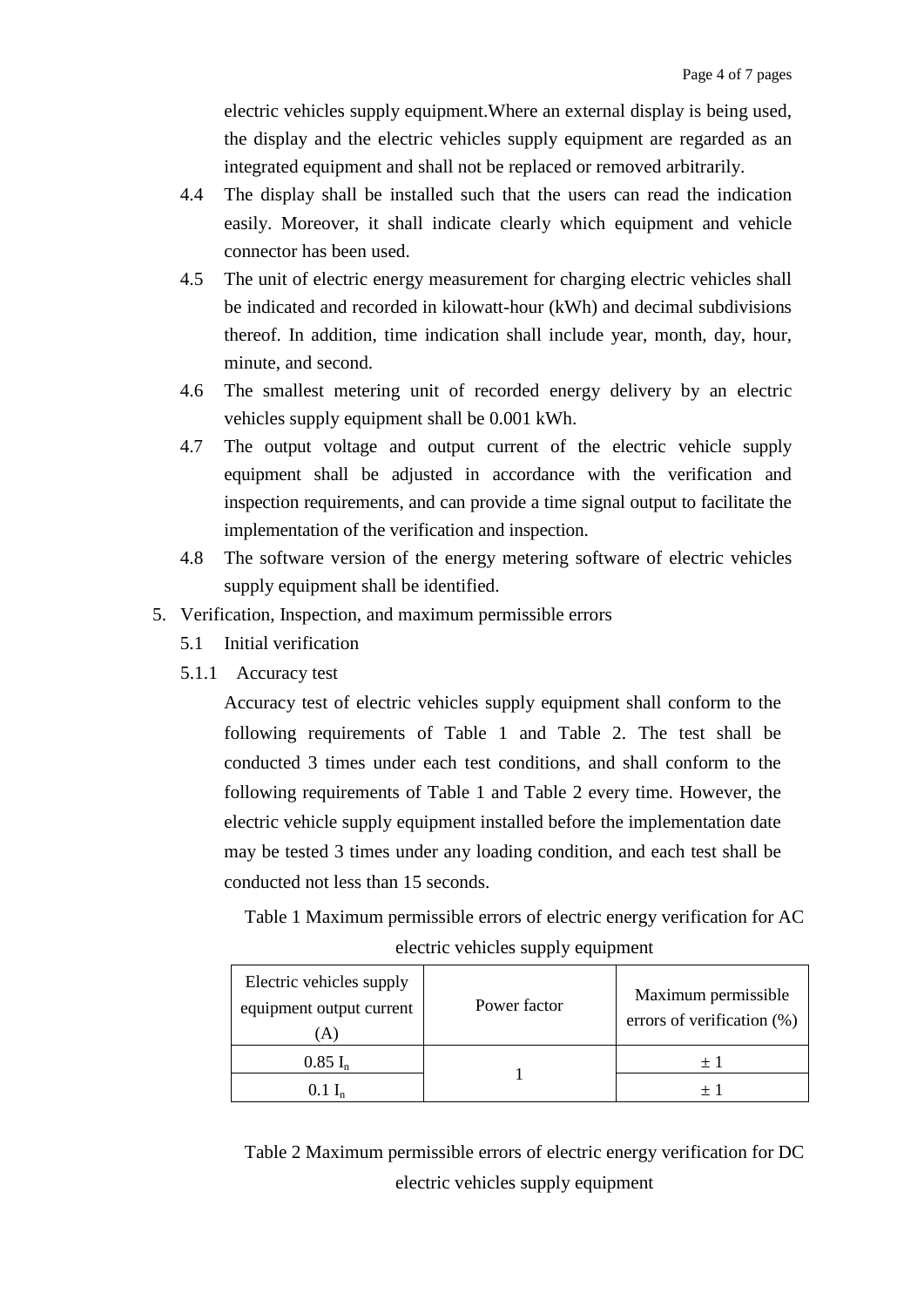| Electric vehicles supply equipment | Maximum permissible errors of |  |
|------------------------------------|-------------------------------|--|
| output current $(A)$               | verification $(\%)$           |  |
| $0.85$ I <sub>n</sub>              |                               |  |
| 0.1 L                              |                               |  |

## 5.1.2 Repeatability test

The accuracy test of electric vehicle supply equipment shall be carried out for 3 times consecutively under the same loading conditions. Percentage error of the minimum value subtracted from the maximum value shall not exceed one-fourth of the maximum permissible errors of verification.

5.1.3 Time-keeping accuracy

Where the electric vehicles supply equipment and additional equipment have the internal time clock (equipment time clock) for time-keeping, depending on the purpose, there are different requirements as following:

- (1) When the national standard time is used to determine the exact time of registration and transmission of data, for example, the data is stored with a time stamp, the equipment time clock must can be converted to the national standard time. The equipment time clock shall operate synchronized so that its deviation from the national standard time shall less than 3 % of the measurement time, and the maximum value of measurement shall not exceed 27 seconds.
- (2) The time interval of the measurement, for example, when determining the average interval time based on the time stamp, this case only represents the time series of the measurement value, and does not necessarily have to be based on the legal time. The time interval of the measurement shall only deviate from the setting value by less than 1 %.
- 5.2 Re-verification and inspection

Re-verification or inspection after initial verification may be conducted under any loading condition, and each test shall be conducted not less than 15 seconds. In addition, the test data shall be recorded at least 3 times, and errors shall be less than or equal to twice the maximum permissible errors of initial verification.

- 6. Verification mark and certificate
	- 6.1 The validity period of the verification is starting from the date on which the verification mark is attached to two years after the first day of the month following the month of the date on which the verification mark is